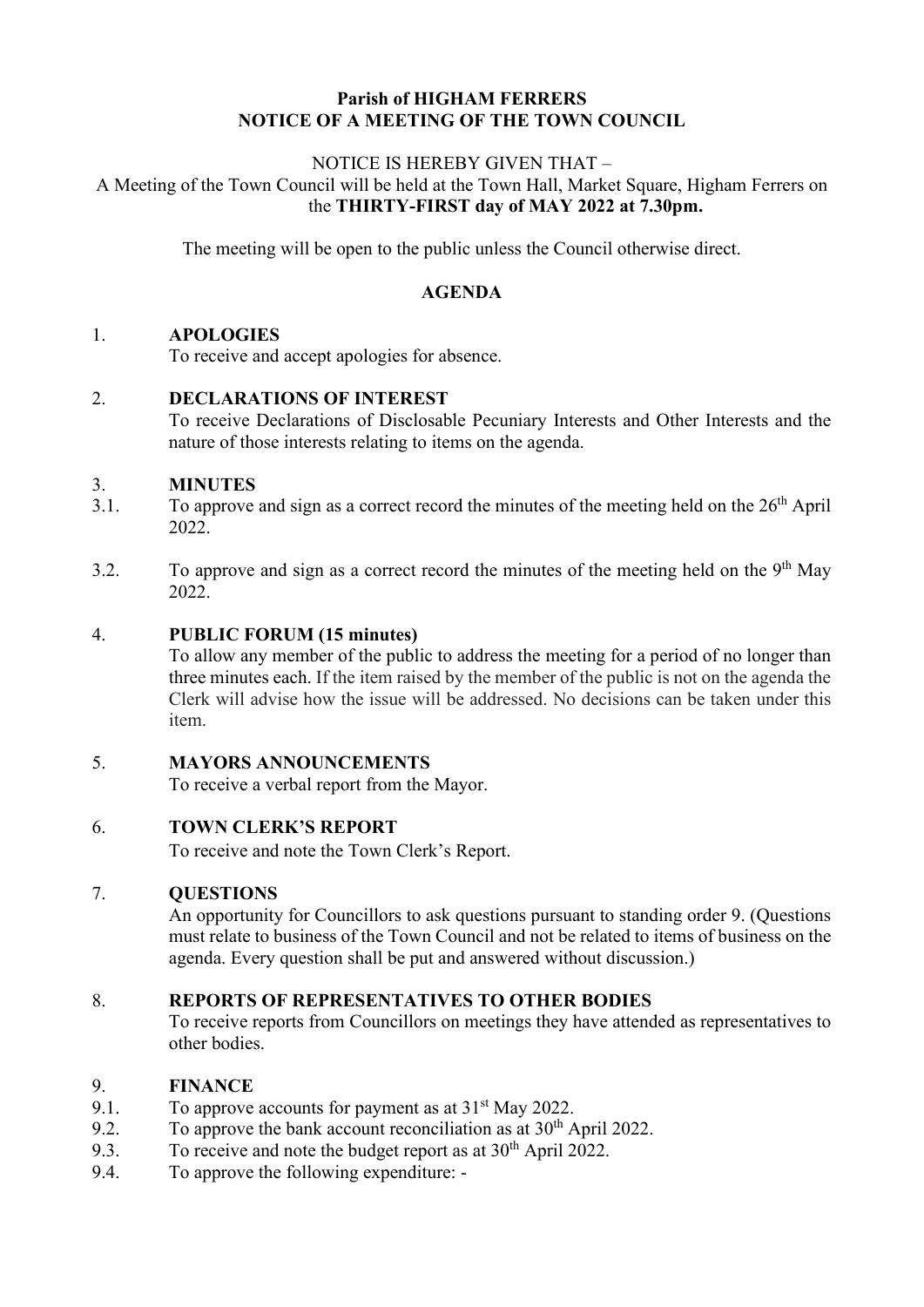- (i) Annual Membership Subscription for the Mayor's Sargeant to the Guild of Mace Bearers, £35.
- (ii) Annual tree works package
- (iii) Remedial works to make safe failed memorials in the cemetery,  $£350$
- (iv) Churchyard wall repairs. £6295

## 10. **COMMITTEE MEETINGS**

To receive and adopt the minutes of the following advisory committees: -

- 10.1. Planning and Development Committee held on the 19<sup>th</sup> May 2022.
- 10.2. Environment and Recreation Committee held on the 19<sup>th</sup> May 2022.

# *Recommendations*

## (i) **REQUEST FOR BENCHES ON LAND BEHIND HENRY CHICHELE PRIMARY SCHOOL**

That 3 benches be installed on the land behind Henry Chichele Primary School with a budget for the purchase and install of the benches set at £3000. Funds to be met from the Higham Ferrers Improvement Fund. That this parcel of land be specifically promoted as a new destination point and be referred to as 'Higham Heights'.

# (ii) **DISABLED ACCESS TO THE TENNIS PORTACABIN**

That the existing steps to the portacabin are dismantled and new access ramps constructed to both doors to accommodate the folding ramp for wheelchair users. The ramps to be built of brick with a slab surface interface step approximately 2ft deep and 4ft wide. That the cost of £540 be met from the Higham Ferrers Improvement Fund.

# 11. **ANNUAL YEAR END ACCOUNTS FOR 2021/22**<br>11.1. To receive and note the Annual Internal Audit report f

- To receive and note the Annual Internal Audit report for 2021/22.
- 11.2. To approve the Annual Governance Statement 2021/22.
- 11.3. To approve the Accounting Statements 2021/22.<br>11.4. To receive and note the budget report for 2021/2
- To receive and note the budget report for 2021/22.

# 12. **BANK ACCOUNTS**

To agree the signing instructions for all bank and building society accounts and to authorise Lauren Houlihan to view and submit payments to the Internet Banking with Unity Trust.

## 13. **MATURITY OF 1 YEAR BOND**

To agree how to invest proceeds of maturity of Cambridge and County 1 year Bond.

# 14. **WORKING PARTIES**

To review working parties and their membership.

## 15. **CORRESPONDENCE REGARDING CRICKET BALL INCIDENT**

To agree a response and any action required to correspondence received regarding a cricket ball incident.

# 16. **COMMUNITY ROOM WORKING PARTY**

To receive and note the minutes of the Community Room Working Party meeting held on the 23rd May 2022.

# 17. **UKRAINIAN WORKING PARTY**